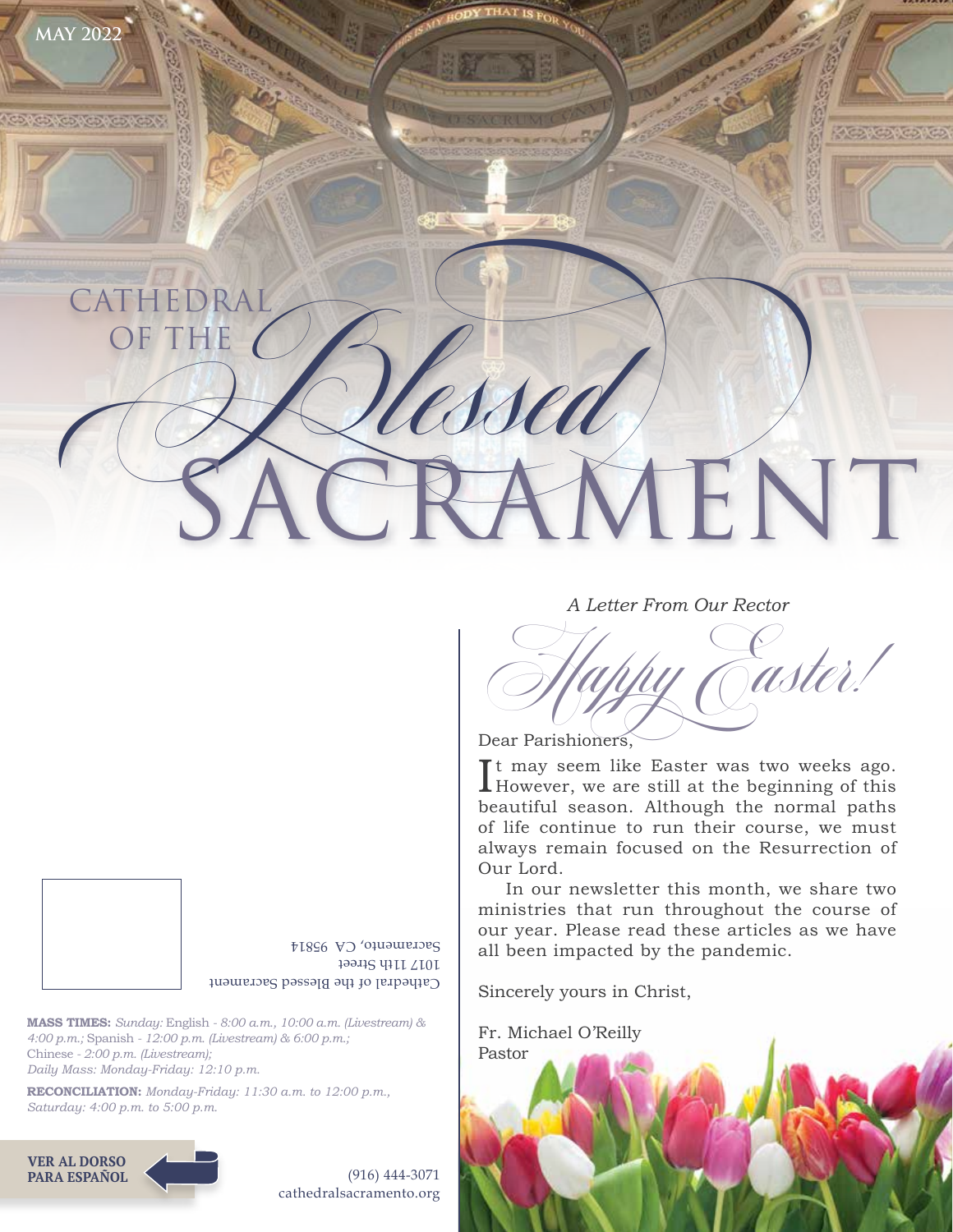

## **OUR WELCOMING MINISTRY AND** FOSTERING

Can you recall a time when a simple smile or word of greeting has changed the course of your day? For the members of the Welcoming Ministry, this simple act of hospitality is a way to reach out to Cathedral of the Blessed Sacrament parishioners and visitors in order to welcome them and brighten their days. Since a greeter is usually the first person that someone sees when they enter the church, they know that even a small gesture can make a big difference for anyone they meet.

"The Welcoming Ministry was established here at the Cathedral at the height of the pandemic around Easter of 2020, and the primary duty of a greeter is to welcome all people as Christ," says ministry member Ruben Arocan. "It's amazing how a simple 'good morning,' a 'happy Sunday,' a smile, or an embrace can have such a profound effect on people. As that first encounter, it is vital that we make people feel welcome."

The ministry's founding was a direct result of the COVID-19 pandemic — during the early days of the pandemic, the Liturgy Committee had the time

to examine current practices in place and identify where the parish was doing well, what could be improved upon, and what was missing.

"After dialogue and looking at what other churches were doing, it was clear that we were missing a key component — we needed a Welcoming Ministry," Ruben says. "Our Music Director, Rex Rallanka, was the person who really pushed to get this ministry off the ground. He tapped Victor Amador, now a seminarian for our diocese, as our first ministry lead."

The pandemic brought about numerous mandates, including the stay-at-home order, which highlighted the necessity and yearning of our parish family for human contact.

"This yearning for that human contact with our parish family was evident as we welcomed parishioners back to the Cathedral," Ruben says. "We were also able to grow as a parish family by going back to the basics — introducing ourselves to parishioners and parishioners doing the same with other parishioners. In no time, we have been able to greet each



*English Mass Greeters, left to right, Ruben Arocan and Karen Smith*



*English Mass Greeters, left to right, Kendal Hicks, Bob Meyers, and Ruben Arocan*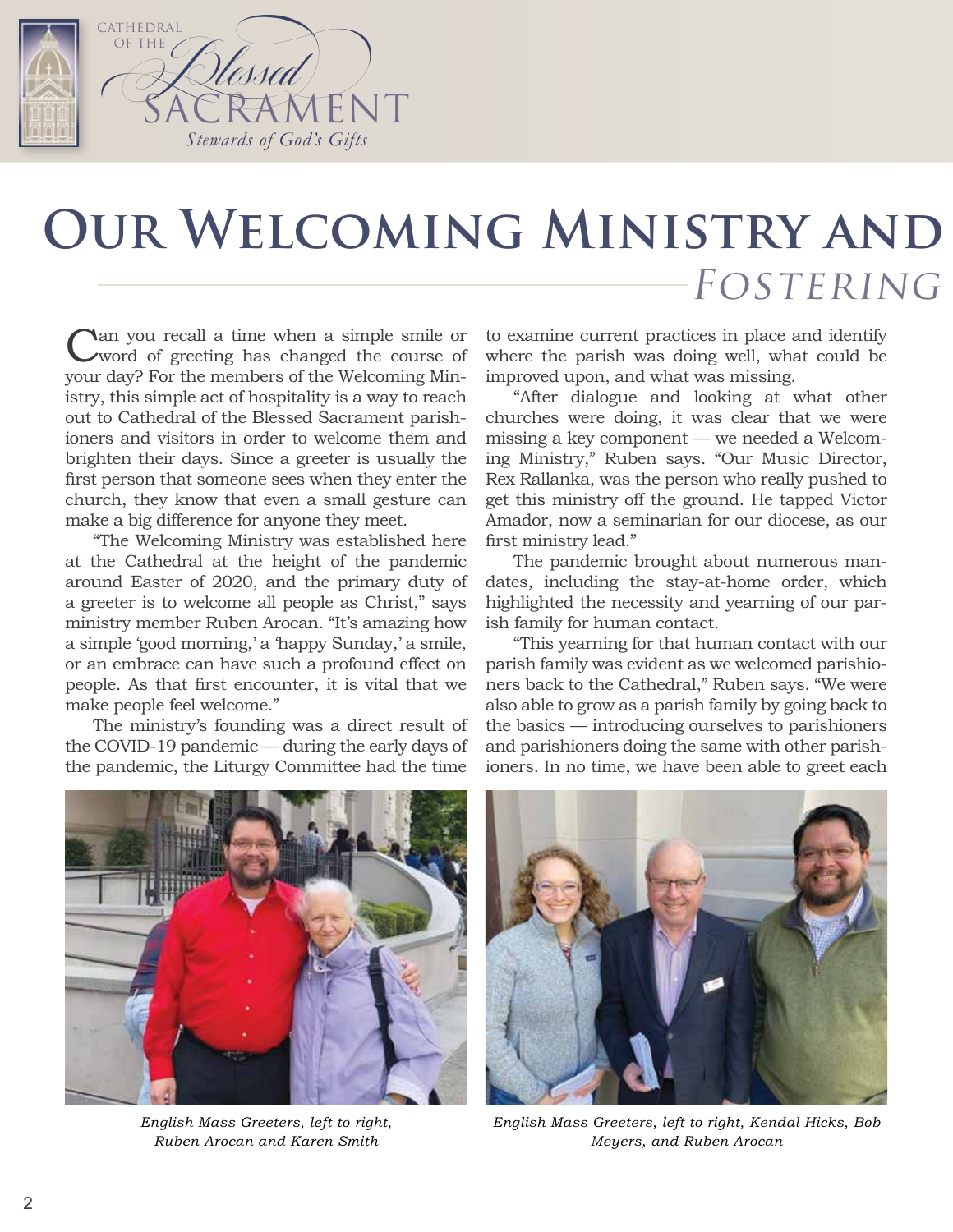# **GREETERS:** HOSPITALITY, BUILDING COMMUNITY

other by name and this continues to spread as our parish family grows."

In addition to greeting fellow parishioners, greeters are also able to assist visitors. Since the Cathedral is only a block away from the State Capitol, many visitors — Catholic and non-Catholic alike — make their way to the parish. The Welcoming Ministry is there to greet them, as well as field questions about the faith, the Cathedral, the city, and even to dish out restaurant recommendations. On Sundays and Holy Days of Obliga-

tion, greeters also pass out worship aids, copies of the readings, announcements, and bulletins.

"No day is the same and no task is too much," Ruben says.

Hospitality is an important aspect of our faith, and it is imperative that we welcome all into our home, whether Catholic or not.

"This is especially important for those who are inquiring about our Cathedral, our faith, and even those who have been away from the church for some time," Ruben says. "We have folks who may be apprehensive to set foot in a church. As members of the Welcoming Ministry, we attempt to be that bridge between apprehension and fear, and the tender loving care of Christ. Now, not everyone will heed our invitation to come in, but at the very least, they know that they are welcomed inside."

The ministry also allows its own members to grow in their own faith as they imitate Jesus in their words and actions.



*2 p.m. Chinese Mass Greeter, Oliver Wan*

"First and foremost, the Eucharist is the source and summit of our faith," Ruben says. "We cannot successfully carry out our ministry without first allowing ourselves to be fed and formed in the image and likeness of God. Because we are a still a small team, we ensure that all members attend Mass. We are constantly approached by people in varying circumstances. We are often asked for prayers, or simply to lend an attentive ear. I believe these interactions help us to keep our prayer life alive and

encourage us to delve deeper into our faith. In addition to our personal devotions, members are also involved in other prayer groups such as Adoration, Rosary, the Knights of Columbus, ACTS, and the Cathedral Young Adults."

Ruben hopes that the ministry will continue to grow, and that the parish's Stewardship Renewal will encourage more parishioners to get involved.

"I think the overarching goal of the Stewardship campaign is to empower parishioners to get more involved in our parish, allowing them to identify their strengths and see where they can make a difference in our community," he says. "Relative to the Welcoming Ministry, a significant goal is to get more parishioners involved. We all have something to contribute and come from varying backgrounds and cultures. The word 'Catholic' means 'universal,' and it would be beautiful to see all ages, cultures, and backgrounds represented in our ministry."

*Anyone who is interested in joining the Welcoming Ministry may contact Ruben Arocan at [rubano\\_italiano@yahoo.com,](mailto:rubano_italiano@yahoo.com) and may also feel free to approach any member of the Welcoming Ministry at Mass on Sundays.*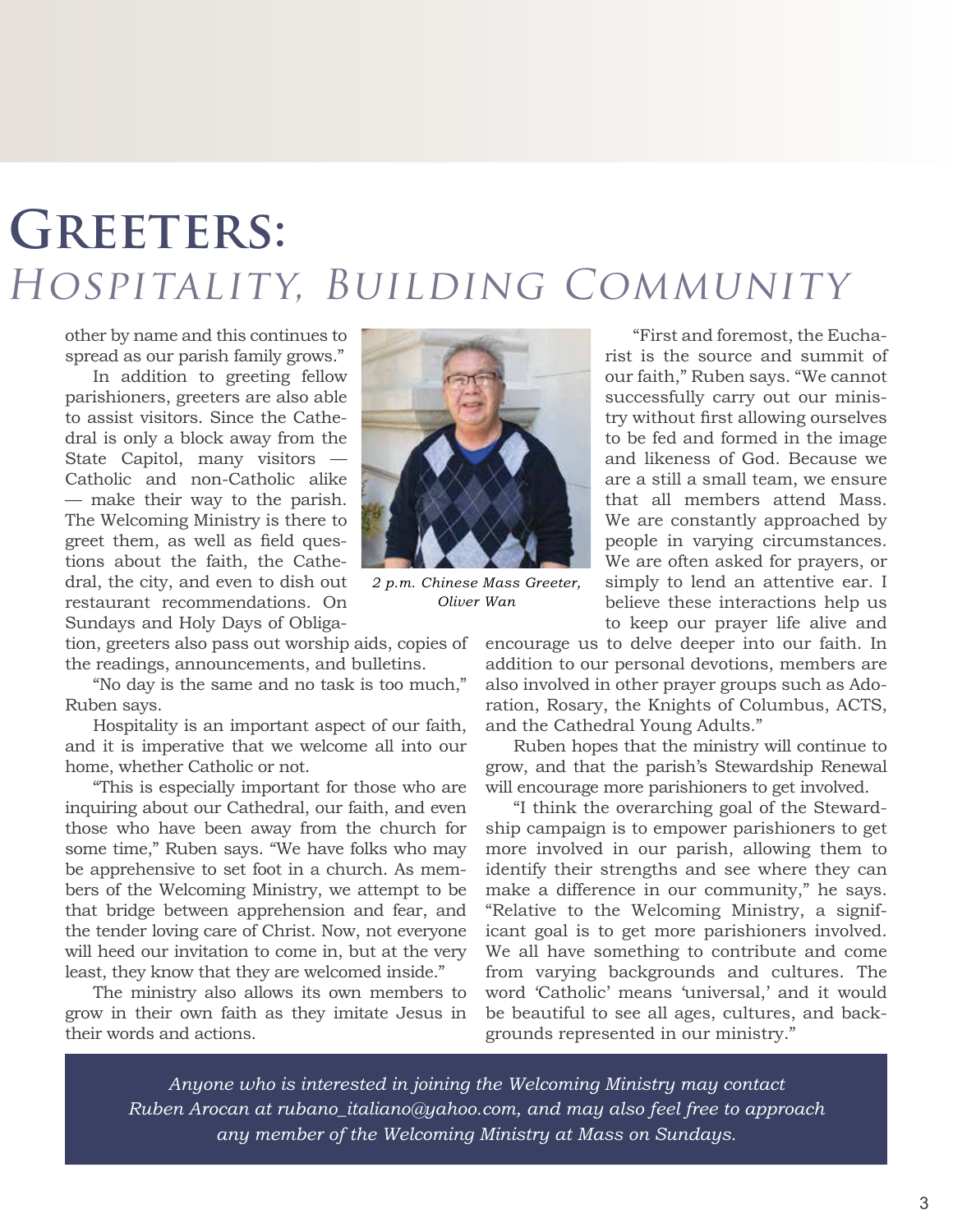

#### THE MINISTRY TO THE SICK: Sharing Christ's Mercy with Love and Compassion

A while ago, the Holy Spir-<br>
it spoke to Deacon Omar Bardales through a priest who showed mercy to those in need in a beautiful way.

"Initially I felt called to help with the Ministry to the Sick when I was studying to be a deacon and I was very concerned about serving those who are ill," he says. "I had a great priest named Fr. Healey as

my mentor. He had been serving at a hospital for 40 years, and he was so gentle and loving. He knew just how to put the patients at ease. He taught us that those we visit are really missing out on their church community and it is so helpful for them to know we are praying for them, and that we care about them."

In the years to come, Deacon Omar opened his heart to this calling by coordinating the Ministry of the Sick at our parish, despite some challenges along the way.

"When COVID-19 hit, I knew it would be really difficult to do this ministry because it brings up concerns about one's personal health issues," he says. "But then I realized that Christ protects us and strengthens us, and I decided I was just going to go for it anyhow! I am so glad I did — it has been so wonderfully rewarding, and so many blessings and graces have come from it."

The Ministry to the Sick involves a handful of generous parishioners who bring Christ to those who are unable to attend Mass due to sickness, or some other reason, such as full-time caregiving.

Even though various volunteers such as Deacon Omar have been taking Holy Communion to the sick and those in retirement communities for a number of years, the Ministry to the Sick was not officially started until September of last year.



"Through this ministry, we are trying to bridge those who cannot make it to church, with those who can," Deacon Omar says.

The ministry offers training sessions for those who desire to become Extraordinary Ministers of Holy Communion, so they may take Christ's Real Presence in the Eucharist to the homebound.

"The homebound or sick may

participate in livestreaming Masses, but it just is not the same as actually receiving the life-giving Bread of Life," Deacon Omar says. "We all need the spiritual nourishment that the Eucharist has to offer."

Deacon Omar has arranged for each Extraordinary Minister to have a little card that outlines what they are supposed to do on their visits.

"The card includes information on how to offer the Ordinary Rite for Communion to the Sick," he says. "This rite includes prayers, a greeting, and a penitential rite."

Their visits may also include the reading of Sacred Scripture and a brief explanation of it if the person is up to it, as well as the distribution of Communion.

To those who are considering joining this ministry but are unsure about taking that step forward, Deacon Omar offers some inspiring advice.

"Although you may feel uncomfortable walking into a stranger's home at first, you can trust that you are simply bringing Christ to them," he says. "You are just sharing what you have received with someone who is unable to receive it at this time. I have talked to people who were regularly attending Mass, but now they can't leave their home because they are sick or have an injury, and they are overjoyed when they are able to receive Christ. To see their joy is such a grace!"

*If you would like more information on arranging a visit through this ministry, or if you would like to volunteer to help, please contact Deacon Omar Bardales at 916-718-2115 or at [omarcpa@att.net](mailto:omarcpa@att.net).*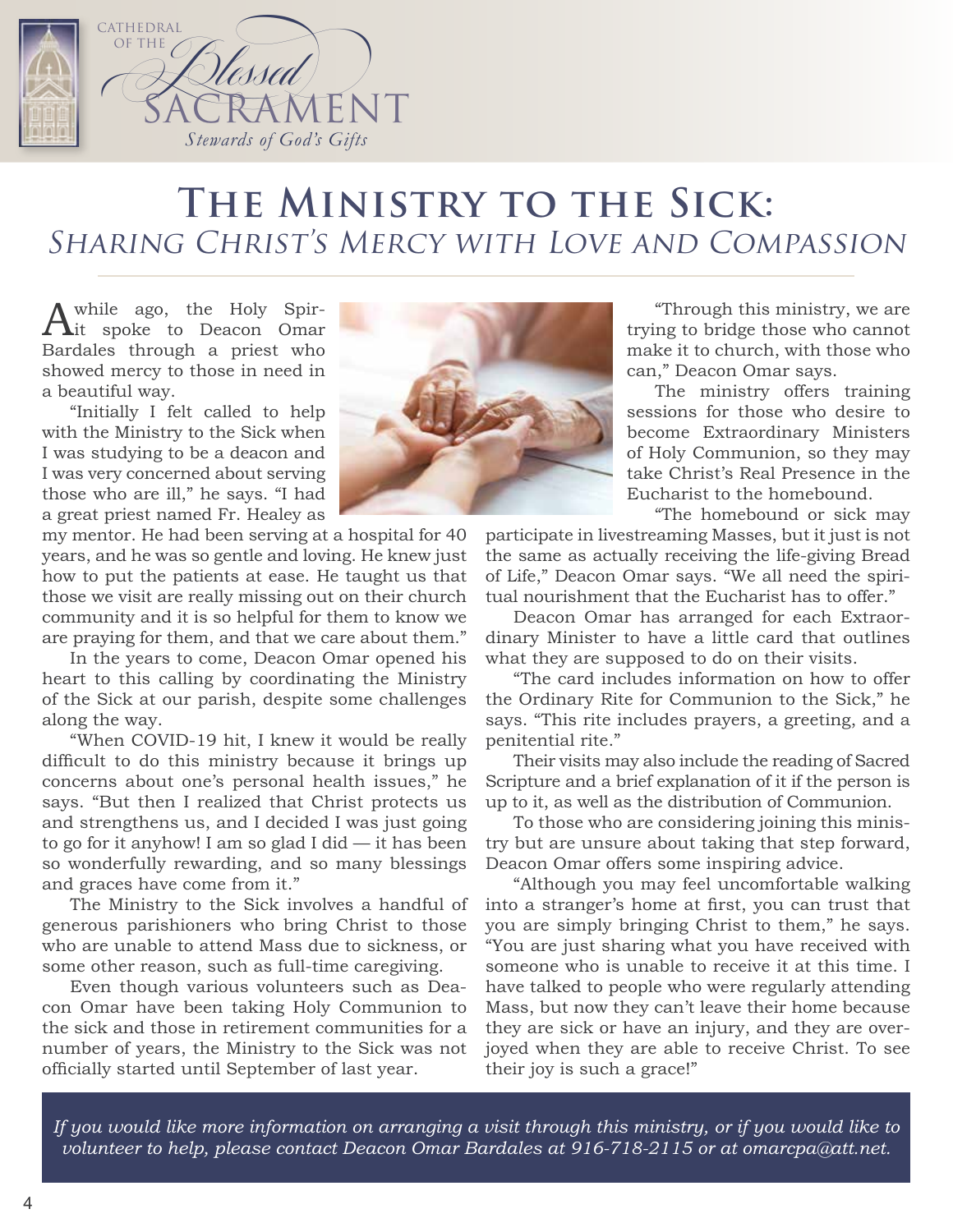

*Una Carta del Nuestro Parroco*

Felices Tascuas!

Queridos feligreses,

Puede parecer que la Pascua fue hace dos semanas. Sin embargo, todavía estamos al co-<br>mienzo de esta hermosa temporado Augusta la mienzo de esta hermosa temporada. Aunque los caminos normales de la vida sigan su curso, debemos permanecer siempre enfocados en la Resurrección de Nuestro Señor.

En nuestro boletín de este mes, compartimos dos ministerios que se ejecutan a lo largo de nuestro año. Lea estos artículos ya que todos hemos sido afectados por la pandemia.

Sinceramente suyo en Cristo,

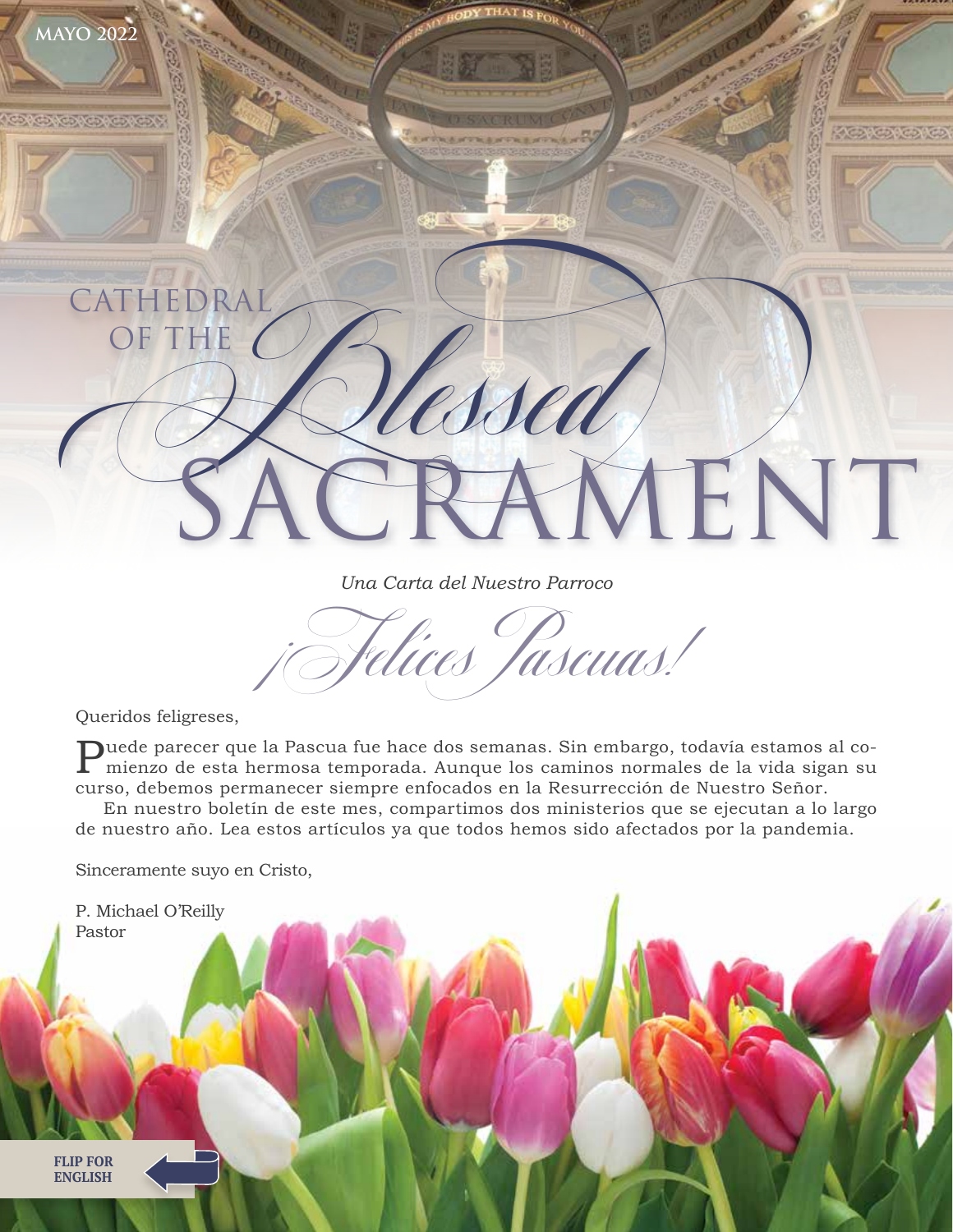

### **NUESTRO MINISTERIO DE BIENVENIDA** FOMENTANDO LA

¿Puedes recordar un momento en que una sim-ple sonrisa o una palabra de saludo haya cambiado el curso de tu día? Para los miembros del Ministerio de Bienvenida, este simple acto de hospitalidad es una forma de acercarse a los feligreses y visitantes de la Catedral del Santísimo Sacramento para darles la bienvenida y alegrar sus días. Dado que un saludador suele ser la primera persona que alguien ve cuando ingresa a la iglesia, saben que incluso un pequeño gesto puede marcar una gran diferencia para cualquier persona que conozcan.

"El Ministerio de Bienvenida se estableció aquí en la Catedral en el punto álgido de la pandemia alrededor de la Pascua de 2020, y el deber principal de un saludador es dar la bienvenida a todas las personas como Cristo," dice Rubén Arocan, miembro del ministerio. "Es increíble cómo un simple ‹buenos días›, un ‹feliz domingo›, una sonrisa o un abrazo pueden tener un efecto tan profundo en las personas. Como ese primer encuentro, es vital que hagamos que las personas se sientan bienvenidas."

La fundación del ministerio fue un resultado directo de la pandemia de COVID-19: durante los primeros días de la pandemia, el Comité de Liturgia tuvo tiempo de examinar las prácticas actuales e identificar dónde estaba funcionando bien la parroquia, qué se podía mejorar y lo que faltaba.

"Después del diálogo y de ver lo que estaban haciendo otras iglesias, estaba claro que nos faltaba un componente clave: necesitábamos un Ministerio de Bienvenida," dice Rubén. "Nuestro director musical, Rex Rallanka, fue la persona que realmente empujó para que este ministerio despegara. Nombró a Víctor Amador, ahora seminarista de nuestra diócesis, como nuestro primer líder ministerial.»

La pandemia trajo consigo numerosos mandatos, incluida la orden de quedarse en casa, que destacó la necesidad y el anhelo de nuestra familia parroquial y el contacto humano.

"Este anhelo por ese contacto humano con nuestra familia parroquial fue evidente cuando dimos la bienvenida a los feligreses a la Catedral,»



*Spanish Mass Greeters, Carmen and Ernesto de la Rosa*



*Spanish Mass Greeters, left to right, Rosa Figueroa and Pablo Cuesta*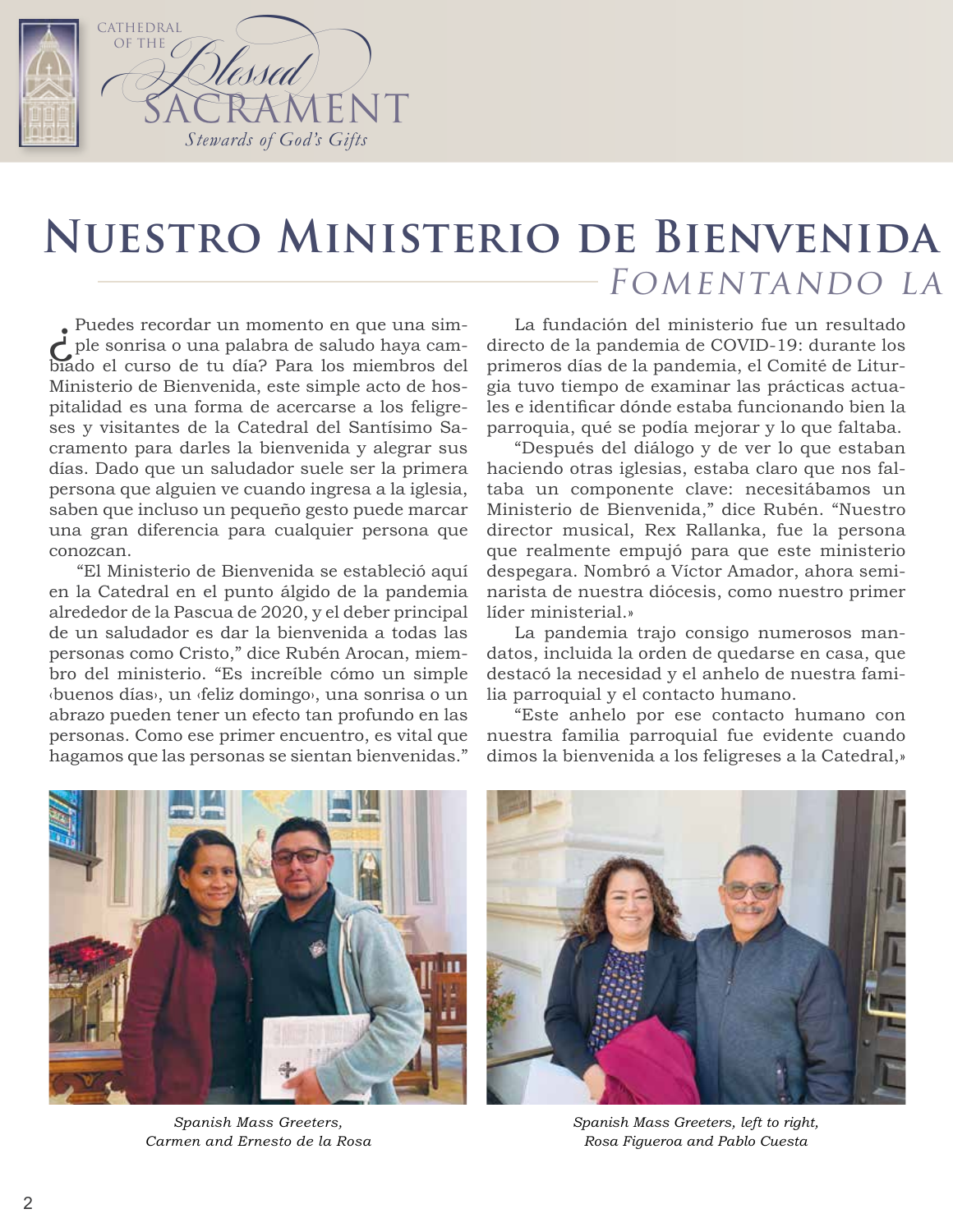#### Y SALUDADORES: HOSPITALIDAD, CONSTRUYENDO COMUNIDAD

dice Ruben. «También pudimos crecer como familia parroquial al volver a lo básico: presentarnos a los feligreses y feligreses haciendo lo mismo con otros feligreses. En poco tiempo, hemos podido saludarnos por nuestro nombre y esto continúa extendiéndose a medida que crece nuestra familia parroquial."

Además de saludar a los feligreses, los saludadores también pueden ayudar a los visitantes. Dado que la Catedral está a solo una cuadra del Capitolio del Estado, muchos visitantes, tanto católicos como no católicos, se dirigen a la parroquia. El Ministerio de Bienvenida está allí para recibirlos, así como para responder preguntas sobre la fe, la Catedral, la ciudad e incluso para dar recomendaciones de restaurantes. Los domingos y los días de precepto, los saludadores también reparten ayudas para el culto, copias de las lecturas, anuncios y boletines.

"Ningún día es igual y ninguna tarea es demasiado," dice Ruben.

La hospitalidad es un aspecto importante de nuestra fe, y es imperativo que demos la bienvenida a todos a nuestro hogar, sean católicos o no.

"Esto es especialmente importante para aquellos que preguntan sobre nuestra Catedral, nuestra fe e incluso para aquellos que han estado alejados de la iglesia por algún tiempo," dice Ruben. "Tenemos personas que pueden tener miedo de poner un pie en una iglesia. Como miembros del Ministerio de Acogida, intentamos ser ese puente entre la aprensión y el miedo, y el tierno y amoroso cuidado de Cristo. Ahora, no todos prestarán atención a nuestra invitación para entrar, pero al menos saben que son bienvenidos adentro."

El ministerio también permite que sus propios miembros crezcan en su propia fe al imitar a Jesús en sus palabras y acciones.

"En primer lugar, la Eucaristía es la fuente y cumbre de nuestra fe," dice Rubén. "No podemos llevar a cabo con éxito nuestro ministerio sin antes dejarnos alimentar y formar a imagen y semejanza de Dios. Debido a que todavía somos un equipo pequeño, nos aseguramos de que todos los miembros asistan a misa. Constantemente se nos acercan personas en diversas circunstancias. A menudo se nos pide oraciones, o simplemente que prestemos oídos atentos. Creo que estas interacciones nos ayudan a mantener viva nuestra vida de oración y nos alientan a profundizar en nuestra fe. Además de nuestras devociones personales, los miembros también participan en otros grupos de oración como Adoración, Rosario, Caballeros de Colón, ACTS y Jóvenes Adultos de la Catedral."

Rubén espera que el ministerio siga creciendo y que la Renovación de la Corresponsabilidad de la parroquia anime a más feligreses a participar.

"Creo que el objetivo general de la campaña Stewardship es empoderar a los feligreses para que se involucren más en nuestra parroquia, permitiéndoles identificar sus fortalezas y ver dónde pueden marcar la diferencia en nuestra comunidad," el dice. "En relación con el Ministerio de Bienvenida, un objetivo importante es involucrar a más feligreses. Todos tenemos algo para contribuir y venimos de diferentes orígenes y culturas. La palabra ‹católico› significa ‹universal› y sería hermoso ver todas las edades, culturas y orígenes representados en nuestro ministerio."

*Cualquiera que esté interesado en unirse al Ministerio de Bienvenida puede comunicarse con Rubén Arocan en [rubano\\_italiano@yahoo.com](mailto:rubano_italiano@yahoo.com), y también puede acercarse a cualquier miembro del Ministerio de Bienvenida en la Misa de los domingos.*